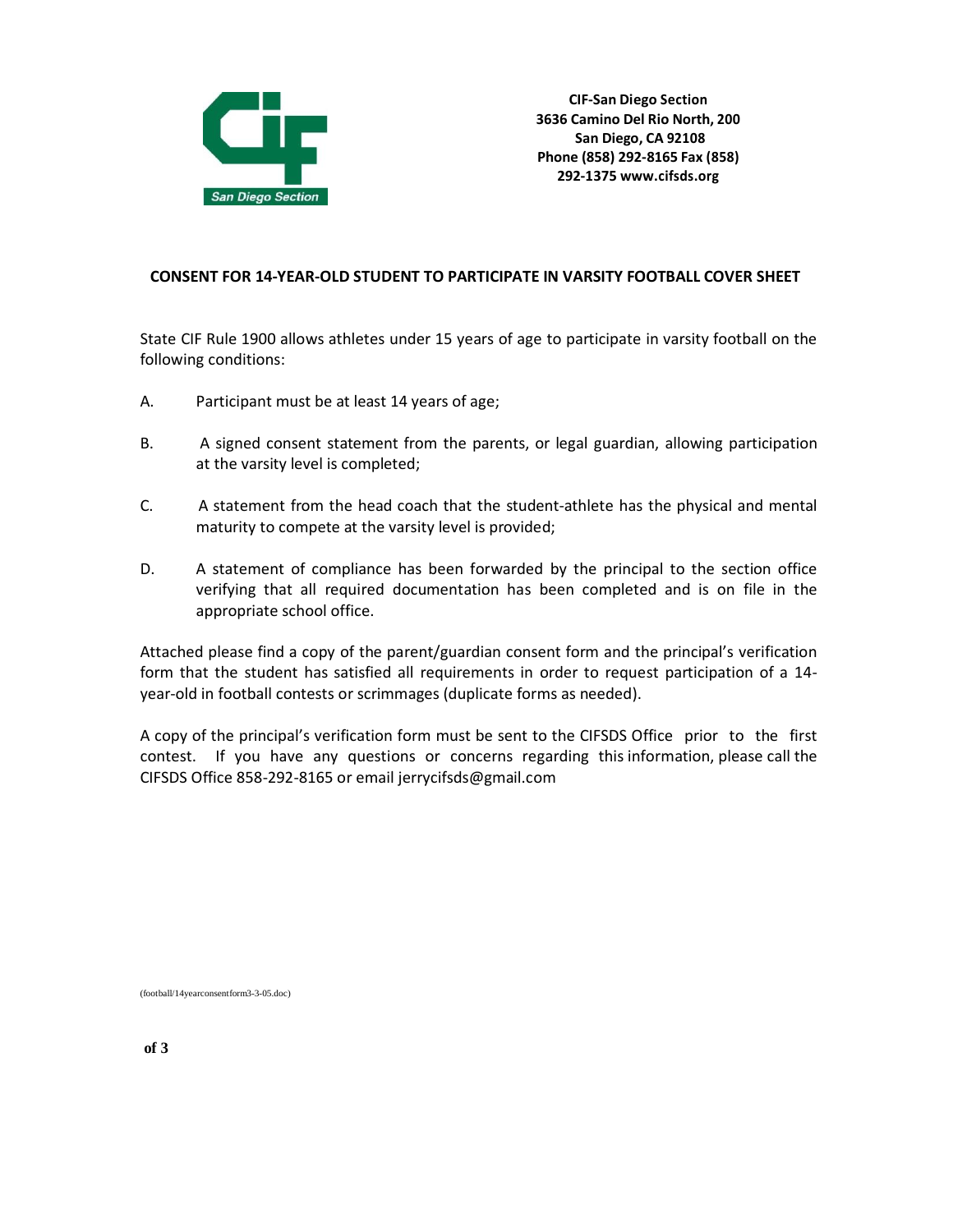

## **PARENT/GUARDIAN CONSENT FORM FOR 14-YEAR-OLD STUDENT TO PARTICIPATE IN VARSITY FOOTBALL**

By signing the form below, we give permission for our 14-year-old student to participate in varsity football:

| Student's Name:               |                |  |
|-------------------------------|----------------|--|
|                               | (Please print) |  |
|                               |                |  |
| School:______________________ |                |  |
|                               | (Please print) |  |
| (Two signatures are required) |                |  |
| Parent/Guardian Signature:    |                |  |
|                               |                |  |
| Parent/Guardian Signature:    |                |  |
|                               |                |  |
|                               |                |  |

| Date: |  |  |  |
|-------|--|--|--|
|       |  |  |  |